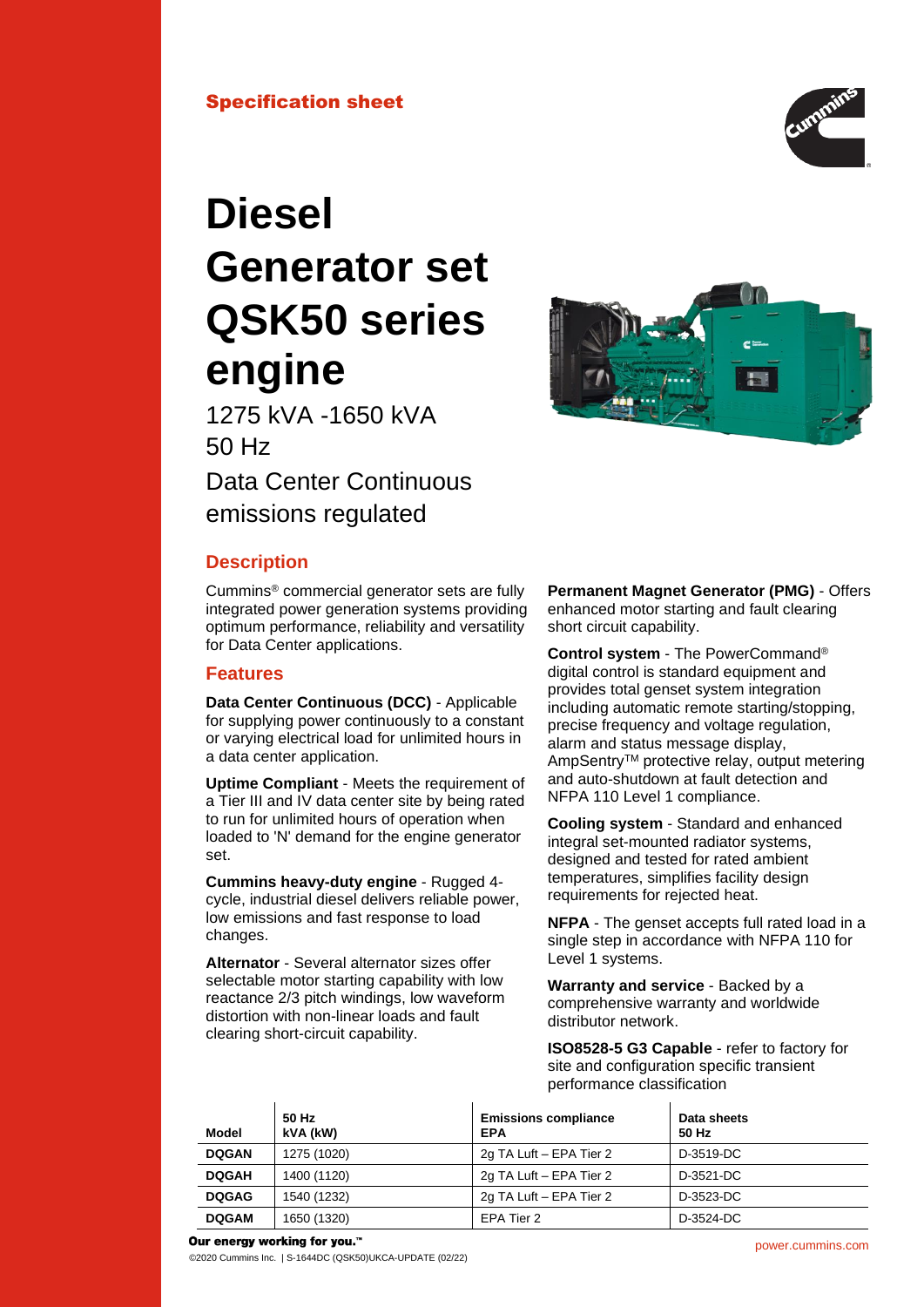# **Generator set specifications**

| Governor regulation class                | ISO 8528 Part 1                                                        |  |  |
|------------------------------------------|------------------------------------------------------------------------|--|--|
| Voltage regulation, no load to full load | ± 0.5%                                                                 |  |  |
| Random voltage variation                 | ± 0.5%                                                                 |  |  |
| Frequency regulation                     | <b>Isochronous</b>                                                     |  |  |
| Random frequency variation               | ± 0.25%                                                                |  |  |
| Radio Frequency (RF) emission compliance | IEC 801.2 through IEC 801.5; MIL STD 461C, Part 9                      |  |  |
| <b>EMS</b> compatibility                 | Radiated emissions to EN61000-6.3<br>Conducted immunity to EN61000-6.2 |  |  |

# **Engine specifications**

| ытупто орооптоаноно         |                                                                                                                                                              |
|-----------------------------|--------------------------------------------------------------------------------------------------------------------------------------------------------------|
| <b>Bore</b>                 | 159 mm (6.25 in.)                                                                                                                                            |
| <b>Stroke</b>               | 159 mm (6.25 in.)                                                                                                                                            |
| Displacement                | 50.3 litres (3067 in <sup>3</sup> )                                                                                                                          |
| Configuration               | Cast iron, V 16 cylinder                                                                                                                                     |
| Battery capacity            | 1800 amps minimum at ambient temperature of 0 $^{\circ}$ C (32 $^{\circ}$ F)                                                                                 |
| Battery charging alternator | 55 amps                                                                                                                                                      |
| Starting voltage            | 24 volts, negative ground                                                                                                                                    |
| Fuel system                 | Cummins' modular common rail system                                                                                                                          |
| <b>Fuel filter</b>          | Two stage spin-on fuel filter and water separator system. Stage 1<br>has a three element 7 micron filter and stage 2 has a three element 3<br>micron filter. |
| Air cleaner type            | Dry replaceable element                                                                                                                                      |
| Lube oil filter type(s)     | Four spin-on, combination full flow filter and bypass filters                                                                                                |
| Standard cooling system     | High ambient cooling system                                                                                                                                  |

# **Alternator specifications**

| Design                                       | Brushless, 4 pole, drip proof, revolving field                 |
|----------------------------------------------|----------------------------------------------------------------|
| Stator                                       | $2/3$ pitch                                                    |
| Rotor                                        | Single bearing, flexible disc                                  |
| Insulation system                            | Class H                                                        |
| Standard temperature rise                    | 125 °C standby / 105 °C prime                                  |
| Exciter type                                 | Permanent Magnet Generator (PMG)                               |
| Phase rotation                               | A(U), B(V), C(W)                                               |
| Alternator cooling                           | Direct drive centrifugal blower fan                            |
| AC waveform Total Harmonic Distortion (THDV) | < 5% no load to full linear load, < 3% for any single harmonic |
| Telephone Influence Factor (TIF)             | < 50 per NEMA MG1-22.43                                        |
| Telephone Harmonic Factor (THF)              | $<$ 3                                                          |

## **Available voltages**

| $\bullet$ 220/380   | $\bullet$ 230/400   | $\bullet$ 240/415   | $\bullet$ 254/440    |
|---------------------|---------------------|---------------------|----------------------|
| $\bullet$ 1905/3300 | $\bullet$ 3637/6300 | $\bullet$ 3810/6600 | $\bullet$ 6350/11000 |

Note: Consult factory for other voltages.

## **Generator set options and accessories**

#### **Engine**

- 208/240/480 V thermo-statically controlled coolant heater for ambient above and below 4.5 °C (40 °F)
- Dual 120/208/240/480 V 300 W lube oil heaters
- Heavy duty air cleaner
- Duplex fuel filter

#### **Cooling system**

- Remote cooling
- Enhanced high ambient temperature (50 °C)

#### **Exhaust system**

• Exhaust silencer packages

#### **Control panel**

- 120/240 V 100 W control anticondensation heater
- Exhaust pyrometer
- Remote annunciator panel
- Paralleling relay package
- Shutdown alarm relay package
- Audible engine shutdown alarm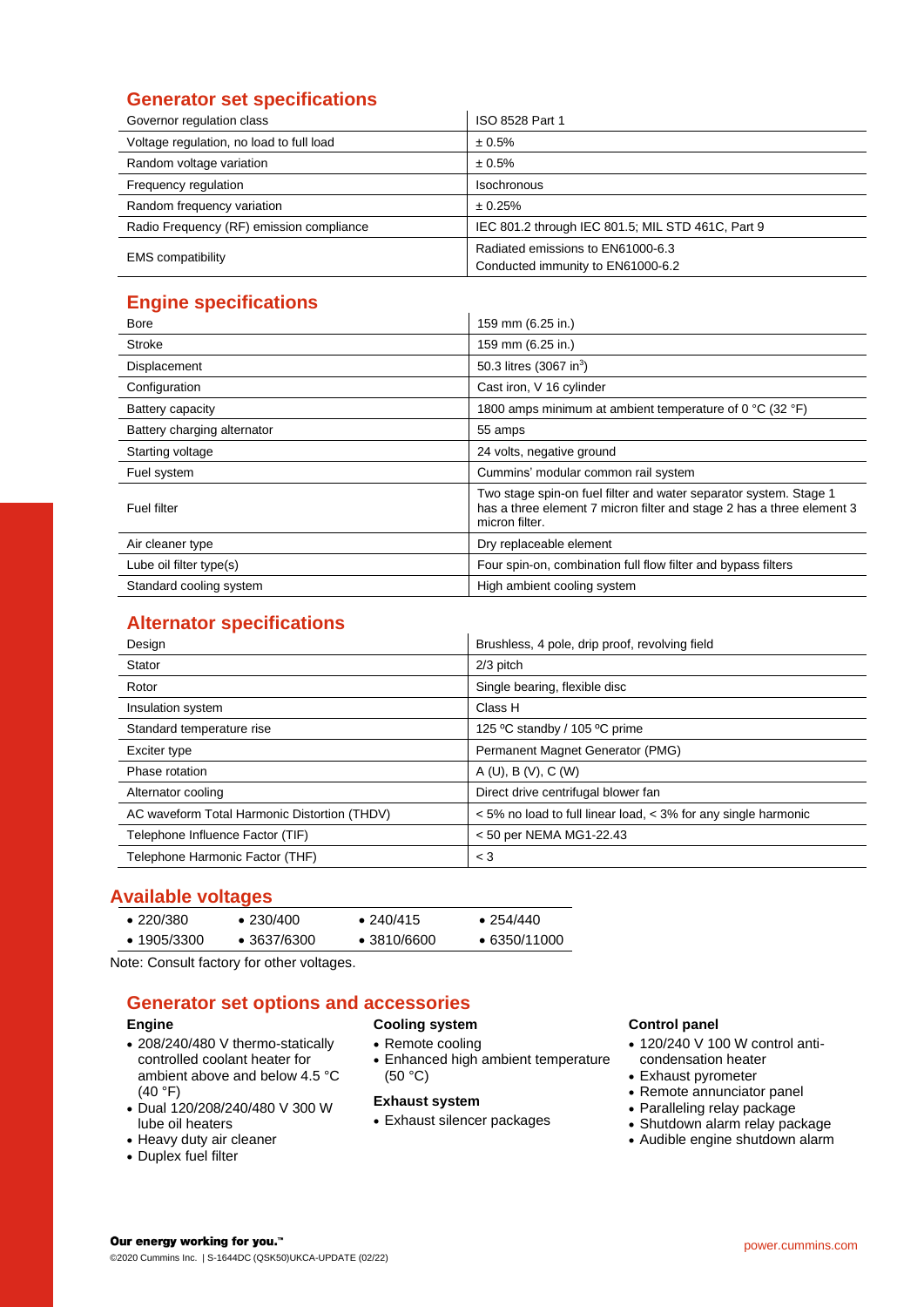# **Generator set options and accessories (continued)**

#### **Generator set**

• Battery charger • Bottom entry chute

• Battery

- **Data Center options**
- Automatic oil make up system
- Closed crank ventilation system
- Oil sampling valve
- Propylene glycol coolant
- Customized testing
- to 3000 Amp • IBC and OSHPD seismic certification
- In-skid AVM
- Spring isolators
- 2 year warranty
- 5 year warranty
- 10 year major components

• Circuit breaker – skid mounted up

warranty

Note: Some options may not be available on all models - consult factory for availability. Data Center options are available through RFQ with the Custom Applications Group and could result in additional leadtimes. Please consult with the Custom Applications Group to understand feasibility.

# **PowerCommand 3.3 – control system**



An integrated microprocessor based generator set control system providing voltage regulation, engine protection, alternator protection, operator interface and isochronous governing. Refer to document S-1570 for more detailed information on the control.

**AmpSentry** – Includes integral AmpSentry protection, which provides a full range of alternator protection functions that are matched to the alternator provided.

**Power management** – Control function provides battery monitoring and testing features and smart starting control system.

**Advanced control methodology** – Three phase sensing, full wave rectified voltage regulation, with a PWM output for stable operation with all load types.

**Communications interface** – Control comes standard with PCCNet and Modbus interface.

**Regulation compliant** – Prototype tested: UL, CSA, UKCA and CE compliant.

**Service** - InPower™ PC-based service tool available for detailed diagnostics, setup, data logging and fault simulation.

**Easily upgradeable** – PowerCommand controls are designed with common control interfaces.

**Reliable design** – The control system is designed for reliable operation in harsh environment. **Multi-language support**

## **Operator panel features**

#### **Operator/display functions**

- Displays paralleling breaker status
- Provides direct control of the paralleling breaker
- 320 x 240 pixels graphic LED backlight LCD
- Auto, manual, start, stop, fault reset and lamp test/panel lamp switches
- Alpha-numeric display with pushbuttons

#### **Operator/display functions**

• LED lamps indicating genset running, remote start, not in auto, common shutdown, common warning, manual run mode, auto mode and stop.

#### **Paralleling control functions**

- First Start Sensor System selects first genset to close to bus
- Phase Lock Loop Synchronizer with voltage matching
- Sync check relay
- Isochronous kW and kVAr load sharing
- Load govern control for utility paralleling
- Extended paralleling (base load/peak shave) mode
- Digital power transfer control, for use with a breaker pair to provide open transition, closed transition, ramping closed transition, peaking and base load functions.

#### **Alternator data**

- Line-to-Neutral and Line-to-Line AC volts
- 3-phase AC current
- Frequency
- kW, kVAr, power factor kVA (three phase and total)

#### **Engine data**

- DC voltage
- Engine speed
- Lube oil pressure and temperature
- Coolant temperature
- Comprehensive FAE data (where applicable)

#### **Other data**

- Genset model data
- Start attempts, starts, running hours, kW hours
- Load profile (operating hours at % load in 5% increments)
- Fault history
- Data logging and fault simulation (requires InPower)

# **Standard control functions**

#### **Digital governing**

- Integrated digital electronic isochronous governor
- Temperature dynamic governing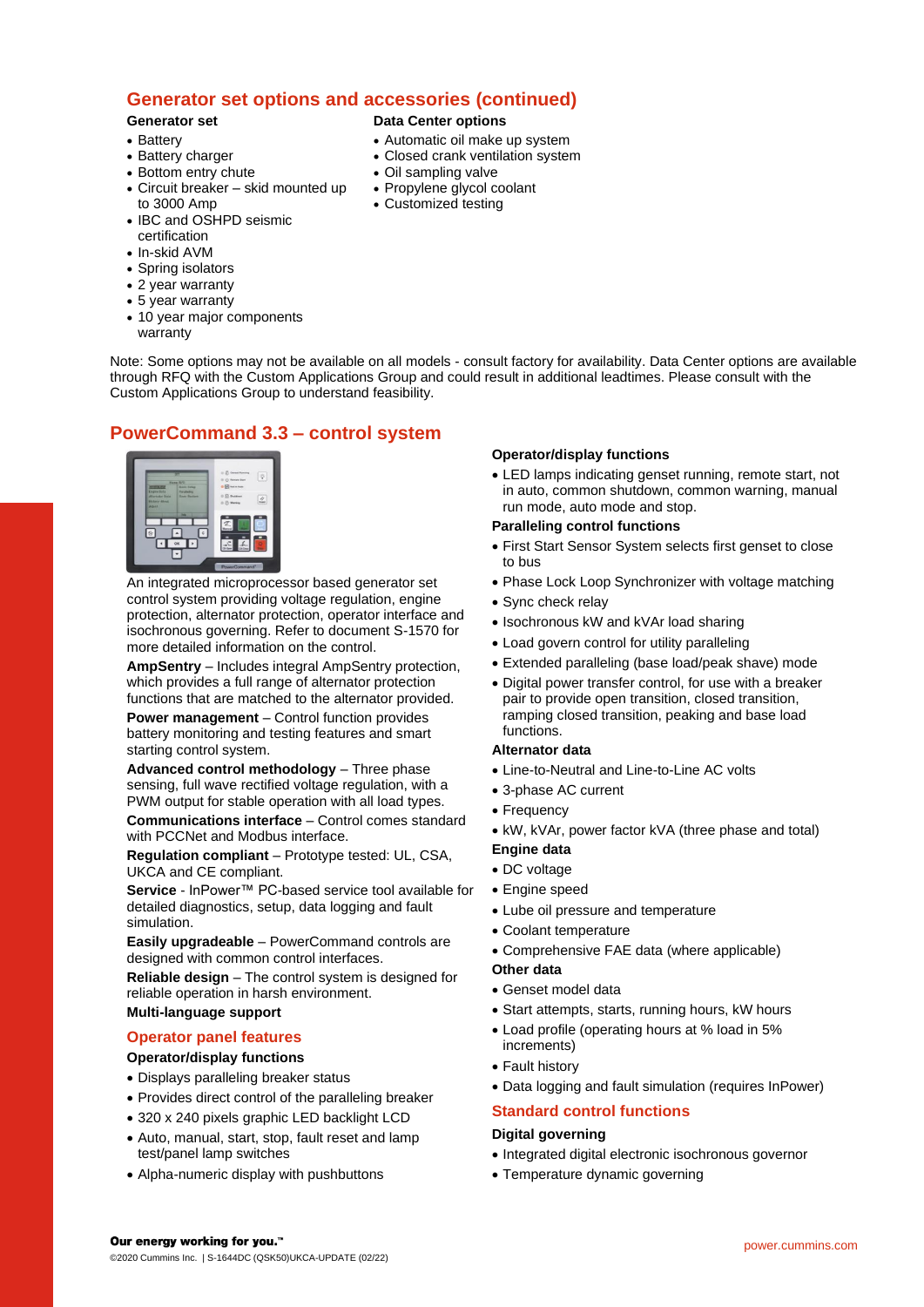## **Standard control functions (continued)**

## **Digital voltage regulation**

- Integrated digital electronic voltage regulator
- 3-phase, 4-wire line-to-line sensing
- Configurable torque matching

## **AmpSentry AC protection**

- AmpSentry protective relay
- Over current and short circuit shutdown
- Over current warning
- Single and three phase fault regulation
- Over and under voltage shutdown
- Over and under frequency shutdown
- Overload warning with alarm contact
- Reverse power and reverse VAr shutdown
- Field overload shutdown

## **Engine protection**

- Battery voltage monitoring, protection and testing
- Overspeed shutdown
- Low oil pressure warning and shutdown
- High coolant temperature warning and shutdown
- Low coolant level warning or shutdown
- Low coolant temperature warning
- Fail to start (overcrank) shutdown
- Fail to crank shutdown
- Cranking lockout
- Sensor failure indication
- Low fuel level warning or shutdown
- Fuel-in-rupture-basin warning or shutdown
- Full authority electronic engine protection

## **Control functions**

- Time delay start and cool down
- Real time clock for fault and event time stamping
- Exerciser clock and time of day start/stop
- Data logging
- Cycle cranking
- Load shed
- Configurable inputs and outputs (4)
- Remote emergency stop

## **Options**

• Auxiliary output relays (2)





## **Do not use for installation design**

This outline drawing is for reference only. See respective model data sheet for specific model outline drawing number.

| Model        | Dim "A"<br>mm (in.) | Dim "B"<br>$mm$ (in.) | Dim "C"<br>$mm$ (in.) | Set weight*<br>dry kg (lbs) | Set weight*<br>wet kg (lbs) |
|--------------|---------------------|-----------------------|-----------------------|-----------------------------|-----------------------------|
| <b>DQGAN</b> | 6381 (251)          | 2285 (90)             | 2474 (97)             | 11551 (25465)               | 12184 (26861)               |
| <b>DQGAH</b> | 6381 (251)          | 2285 (90)             | 2474 (97)             | 11293 (24897)               | 11926 (26292)               |
| <b>DQGAG</b> | 6381 (251)          | 2285 (90)             | 2474 (97)             | 11851 (26127)               | 12484 (27522)               |
| <b>DQGAM</b> | 6381 (251)          | 2285 (90)             | 2474 (97)             | 11293 (24897)               | 11926 (26292)               |

\* Note: Weights represent a set with standard features. See outline drawings for weights of other configurations.